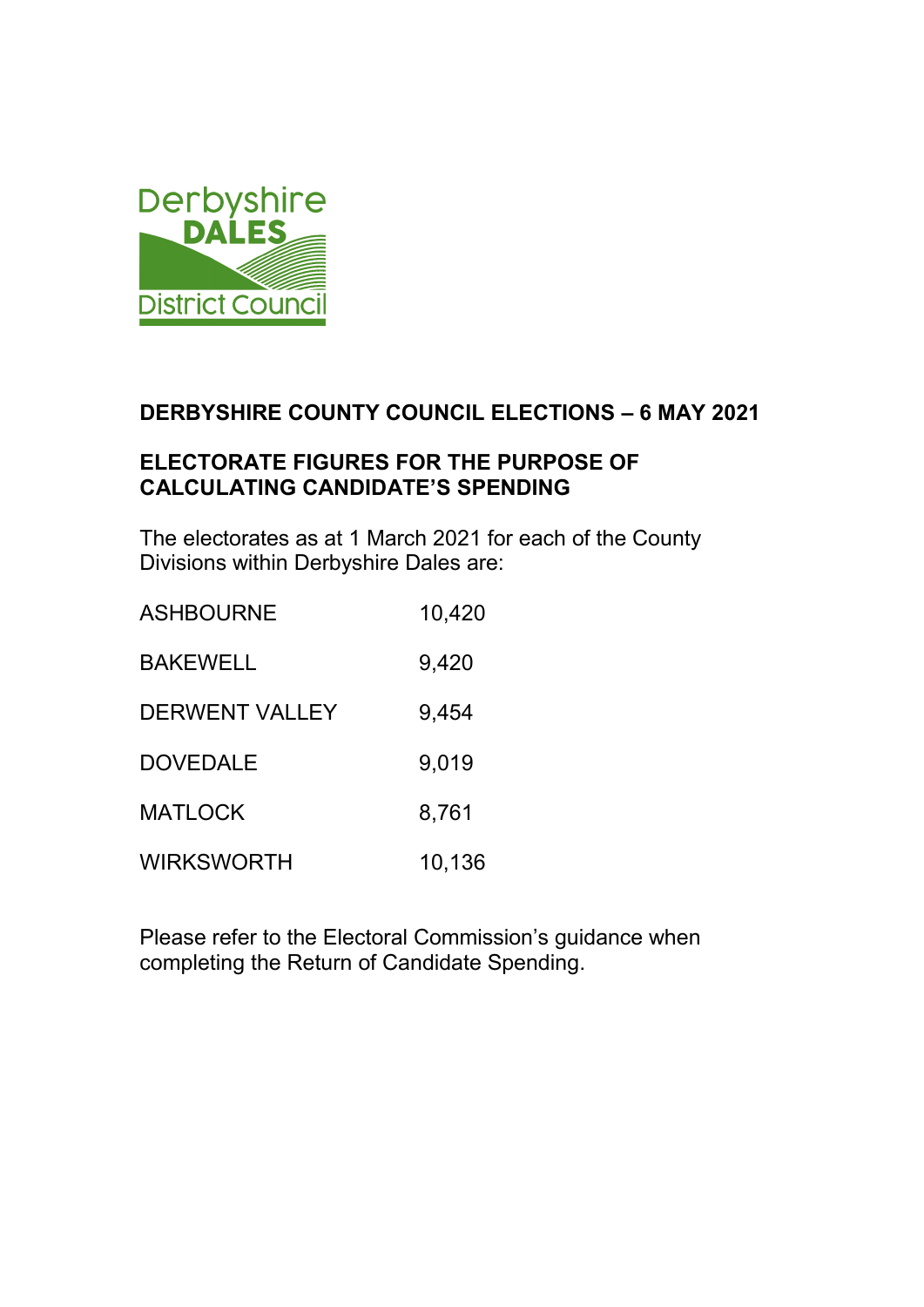# **ASHBOURNE**

| <b>BAH</b> Hilltop<br><b>BAS</b> St. Oswalds                                                                          | Ashbourne Parish Wards of:                          | DBR.<br>DLO<br>DME.                                                       | <b>Brailsford</b><br>DHO Hollington<br>Longford<br>Mercaston                                                                                                                   |
|-----------------------------------------------------------------------------------------------------------------------|-----------------------------------------------------|---------------------------------------------------------------------------|--------------------------------------------------------------------------------------------------------------------------------------------------------------------------------|
| <b>GBR</b><br><b>Bradley</b><br>GOS Osmaston<br><b>GSH</b><br>Shirley<br><b>GSN</b> Snelston<br><b>GYE</b> Yeldersley | GCC Clifton and Compton<br>GEW Edlaston and Wyaston | <b>OAL</b><br><b>OBO</b><br>OCU<br><b>OHB</b><br><b>ONR</b><br>ORO<br>OYE | Alkmonton<br><b>Boylestone</b><br>Cubley<br><b>Hungry Bentley</b><br><b>OMM</b> Marston Montgomery<br>Norbury and Roston<br>Rodsley<br><b>OSH</b> Somersal Herbert<br>Yeaveley |
| <b>EDO</b><br>Doveridge<br><b>ESU</b><br>Sudbury                                                                      |                                                     |                                                                           |                                                                                                                                                                                |

## **BAKEWELL**

| <b>HAW</b> | Ashford in the Water   | <b>JAB</b> | Abney and Abney Grange |
|------------|------------------------|------------|------------------------|
| <b>HBM</b> | Bakewell - Moorhall    | <b>JEY</b> | Eyam                   |
| <b>HBT</b> | <b>Bakewell - Town</b> | <b>JGR</b> | Grindleford            |
| <b>HNH</b> | Nether Haddon          | JHA        | Hathersage             |
|            | <b>HOH</b> Over Haddon | JHI        | <b>Highlow</b>         |
| <b>HSH</b> | Sheldon                | <b>JOF</b> | Offerton               |
|            |                        |            |                        |
| <b>KBR</b> | <b>Bradwell</b>        | <b>NGL</b> | <b>Great Longstone</b> |
| KFO        | Foolow                 | <b>NHA</b> | Hassop                 |
| KGH        | <b>Great Hucklow</b>   |            | NMH Little Longstone   |
| <b>KGR</b> | Grindlow               | NLC        | Litton – Cressbrook    |
| <b>KHA</b> | Hazelbadge             | NLL        | Litton                 |
| <b>KLH</b> | Little Hucklow.        | <b>NLM</b> | Litton – Litton Mill   |
|            |                        | <b>NRO</b> | Rowland                |
|            |                        | <b>NWA</b> | Wardlow                |
|            |                        |            |                        |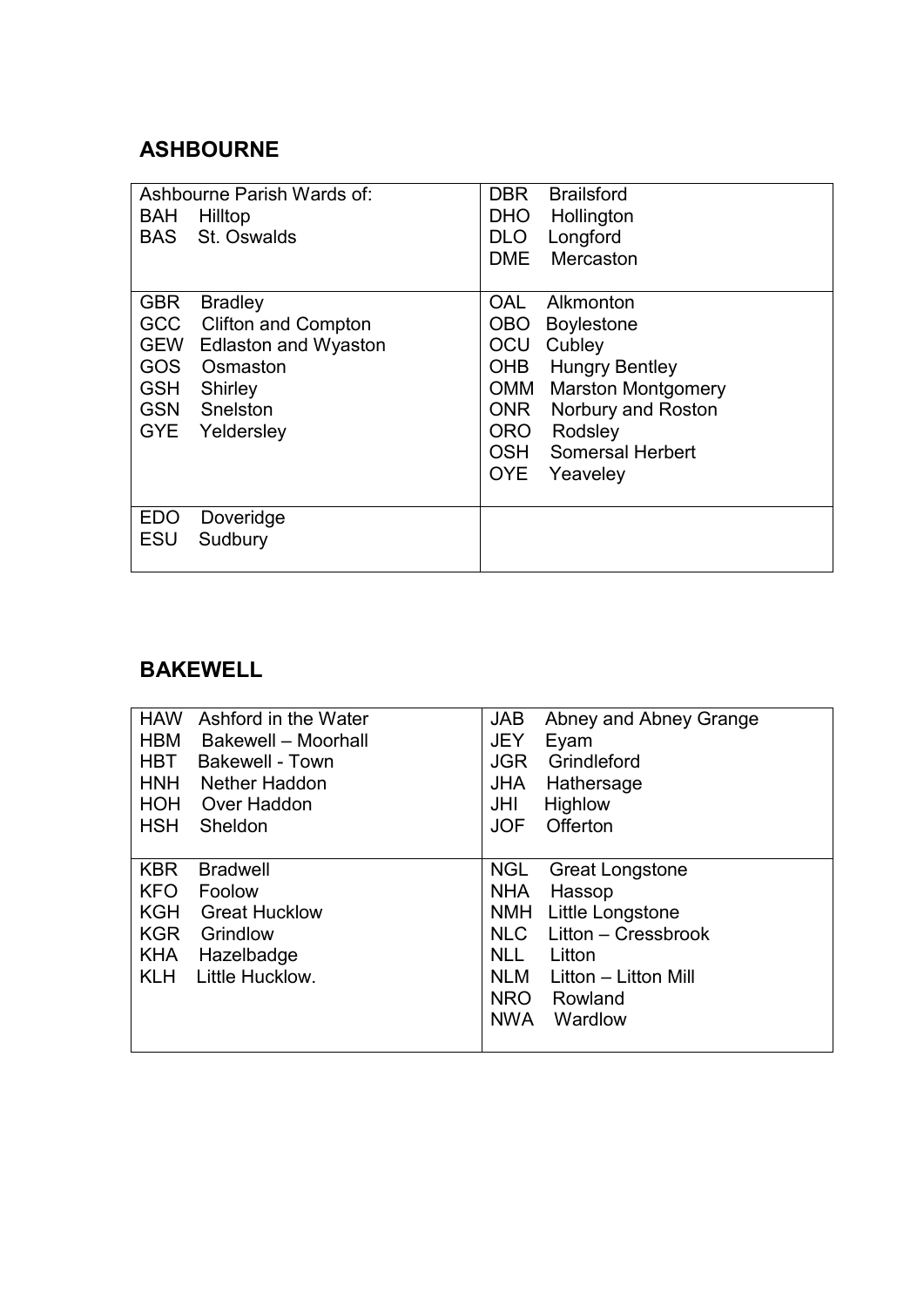### **DERWENT VALLEY**

| <b>FCA</b><br><b>FCU</b><br><b>FSM</b>                      | Calver<br>Curbar<br>FFR Froggatt<br><b>Stoney Middleton</b>             | <b>WSD</b>                                            | <b>South Darley</b><br>WSO South Darley - Oker<br>WSW South Darley - Wensley                                                                             |
|-------------------------------------------------------------|-------------------------------------------------------------------------|-------------------------------------------------------|----------------------------------------------------------------------------------------------------------------------------------------------------------|
|                                                             |                                                                         |                                                       |                                                                                                                                                          |
| <b>CBB</b><br><b>CBE</b><br><b>CCH</b><br>CED<br><b>CPI</b> | <b>Baslow and Bubnell</b><br>Beeley<br>Chatsworth<br>Edensor<br>Pilsley | VBI.<br>VNT<br><b>VRO</b><br><b>VSL</b><br><b>VSP</b> | <b>Birchover</b><br>Northwood and Tinkersley<br>Rowsley<br>Stanton in Peak – Stanton Lees<br><b>Stanton in Peak</b><br>VSW Stanton in Peak - Warren Carr |
|                                                             | Darley Dale -                                                           |                                                       |                                                                                                                                                          |
|                                                             | <b>SDH</b> Darley House                                                 |                                                       |                                                                                                                                                          |
|                                                             | SHE Hooley's Estate                                                     |                                                       |                                                                                                                                                          |
|                                                             | SNG Broadwalk and Churchtown                                            |                                                       |                                                                                                                                                          |
|                                                             | SNW Parkway and Two Dales                                               |                                                       |                                                                                                                                                          |
| <b>SUH</b>                                                  | <b>Upper Hackney</b>                                                    |                                                       |                                                                                                                                                          |

#### **DOVEDALE**

| Ashbourne Parish Wards of<br>AAB<br>Belle Vue and<br>AAP Parkside<br>AOU Offcote and Underwood                                                                                                                                                               | <b>YHA</b><br>Harthill<br><b>YMS</b><br><b>Middleton and Smerrill</b><br>YMO Monyash<br><b>YYO</b><br>Youlgreave                                                                                                         |
|--------------------------------------------------------------------------------------------------------------------------------------------------------------------------------------------------------------------------------------------------------------|--------------------------------------------------------------------------------------------------------------------------------------------------------------------------------------------------------------------------|
| <b>IEA</b><br>Eaton and Alsop<br><b>Fenny Bentley</b><br>IFB<br>IBI<br>Hartington Nether Quarter - Biggin<br><b>ILH</b><br>Lea Hall<br><b>IMA</b><br>Mappleton<br>ING<br><b>Newton Grange</b><br>IPA<br>Parwich<br>ITI<br>Tissington<br>ITH<br><b>Thorpe</b> | <b>TBP</b><br><b>Blackwell in the Peak</b><br>TBR.<br><b>Brushfield</b><br><b>TCH</b><br>Chelmorton<br>TFL<br>Flagg<br><b>Earl Sterndale</b><br>TES<br>THA<br><b>Hartington Town Quarter</b><br><b>TTA</b><br>Taddington |
| <b>YHA</b><br>Harthill<br><b>YMS</b><br><b>Middleton and Smerrill</b><br>YMO<br>Monyash<br>YYO<br>Youlgreave<br><b>XTI</b><br><b>Tideswell</b>                                                                                                               | WEL<br>Elton<br>WGR<br>Gratton<br><b>WWI</b><br>Winster                                                                                                                                                                  |